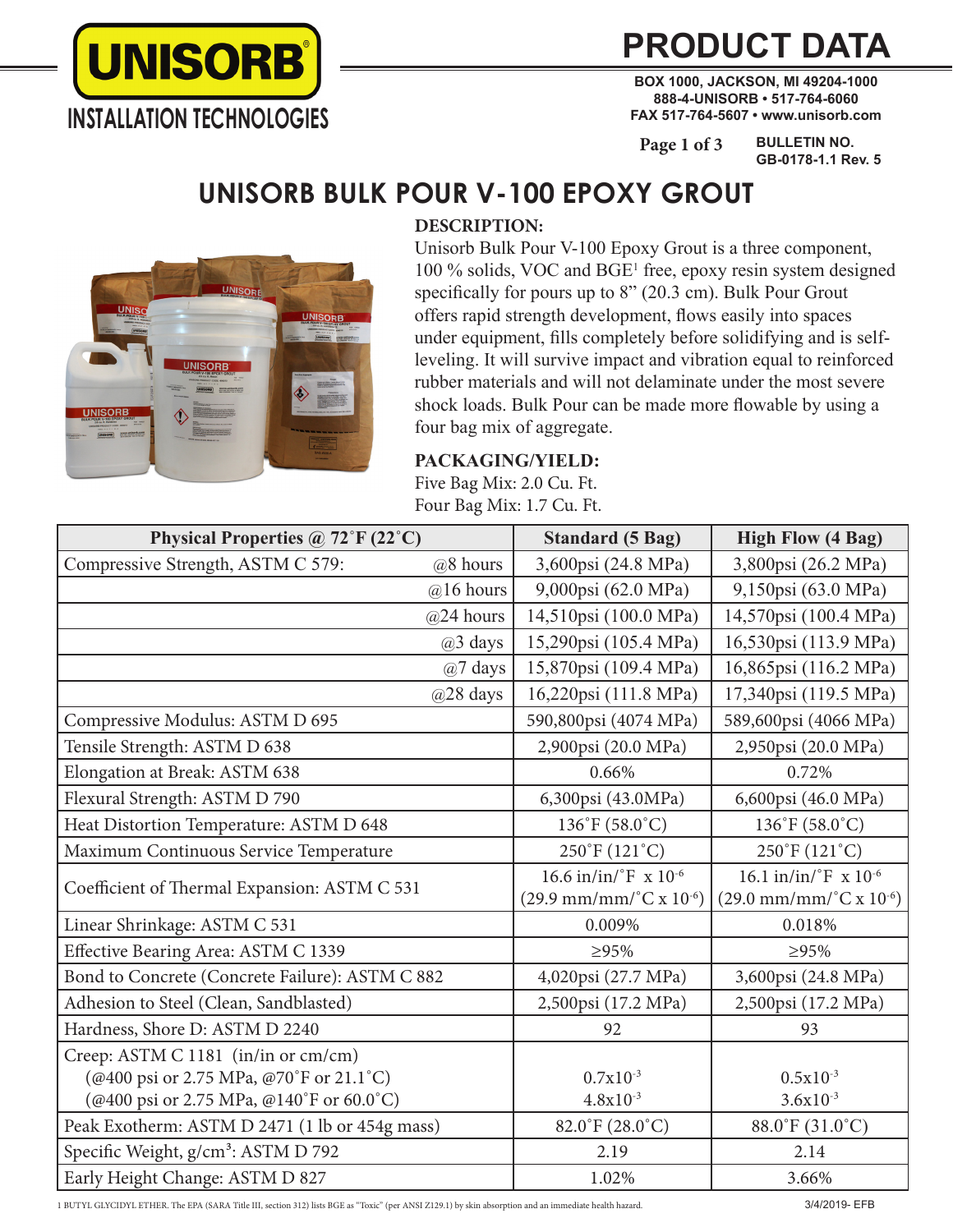

## **PRODUCT DATA**

**BOX 1000, JACKSON, MI 49204-1000 888-4-UNISORB • 517-764-6060 FAX 517-764-5607 • www.unisorb.com**

**Page 2 of 3**

**BULLETIN NO. GB-0178-1.1 Rev. 5**

### **UNISORB BULK POUR V-100 EPOXY GROUT**

| <b>Handling Properties</b>      |                                    | Value       |
|---------------------------------|------------------------------------|-------------|
| Maximum Depth of Pour, in. (cm) |                                    | 8''(20.3cm) |
| Working Time, min.              |                                    | 45          |
| Gel Time<br>ASTM D 2471         | @ $50^{\circ}$ F (10 $^{\circ}$ C) | 8-10 hours  |
|                                 | @ $72^{\circ}F(22^{\circ}C)$       | 90 min.     |
|                                 | @ $90^{\circ}F(32^{\circ}C)$       | 60 min.     |

### **APPLICATION INSTRUCTIONS**

**CONCRETE PREPARATION** Remove all oil, grease, or contaminated concrete. Chip the surface down to sound aggregate. The concrete must be dry and have no standing water. Light acid etching surface preparation procedures may result in poor bond and should be avoided. Do not prime or seal concrete surfaces.

**FORMING** The method of forming must provide for rapid continuous placement of grout. Standard wood or metal forming may be used. The forms should be protected with heavy coats of paste wax, grease, or form release agent. Wrapping the forms with heavy plastic is acceptable. The forms must be caulked and sealed to a liquidtight condition. Forms should be as tall as possible, additional head boxes may be required. Larger pours should be broken into smaller sections or control joints should be added. Placing the grout just to the bottom of the base plate will result in an improper grout job and is not recommended, continue pouring up the sides of the equipment at least 1/4". The forms should be placed between 2 and 6 inches (5.08 and 15.24 cm) away from the perimeter of the equipment to allow for ease of placement, provide an avenue for the air to escape and to provide for a grout shoulder around the equipment.

**PREPARATION OF METAL SURFACES** To assure a rigid bond, base plates or sole plates should be clean and free of rust, dirt, and other surface contaminants. For a stronger bond, the metal should be sand blasted to a "white metal" condition. If it is impossible to grout within 24 hours of sand blasting, the surfaces should be primed with a high-quality primer. For the best bond, do not use porch and deck enamel or red-lead primer. If equipment needs to be removed at a future date, wax or another bond breaker should be applied prior to grouting.

**WORKING/POURING/TEMPERATURE GUIDELINES** Working time/pouring time will depend on grout temperature and ambient temperature. The average working time, at 72 °F (22 °C) is 45 minutes. Pouring time and viscosity decrease as temperature increases. Care should be taken to ensure that the entire kit is poured before the working time elapses. Schedule sufficient manpower and equipment to place all the grout within the working time. The storage temperature of the unmixed kits of grout will greatly affect both the ease of pouring and the cure time. For best results, grout kits should be stored in a warm room for at least 24 hours before use. During cold weather (below 60 °F or 15 °C), it is important that the foundation be enclosed and maintained above 60 °F or 15 °C. The cure time of the grout will be longer during cold weather and it is important that the grouted area be kept warm (above 60 °F or 15 °C) until the grout has cured completely. Do not pour if the grout is below 60 °F (15 °C). Conversely in hot weather, do not mix and pour in direct sunlight. Cover or "tent" operations to prevent grout from setting up too fast, which usually leads to excessive shrinkage and/or cracking.